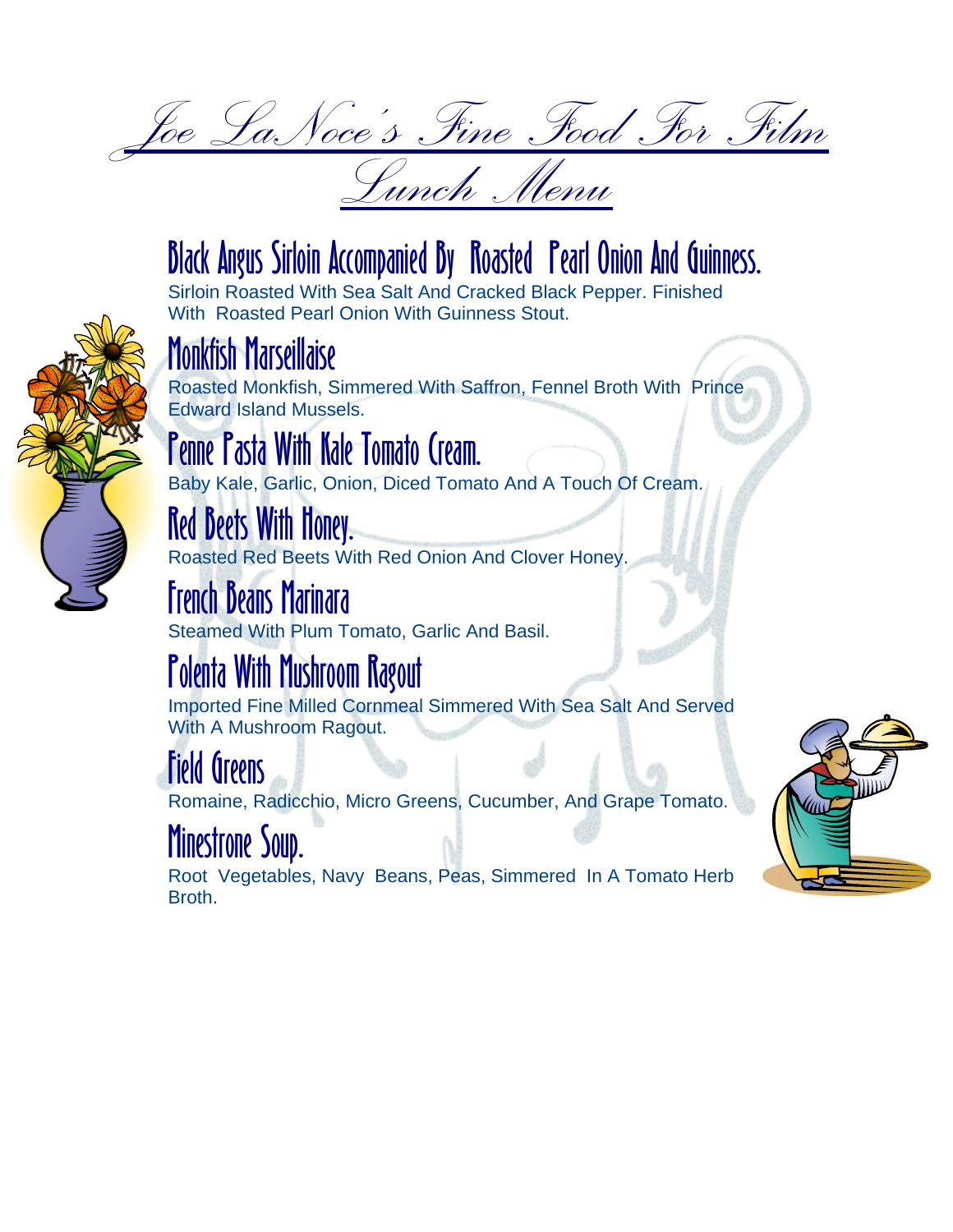Joe LaNoce's Fine Food For Film Lunch Menu



# Free Range Chicken Breast Florentine

Stuffed With Spinach Mousse, Finished With A Champagne Sauce.



# Alaskan Halibut Nantua

Roasted Halibut Filet With A Lobster Sauce.

## talini Pasta With Cannellini Beans

White Beans Simmered With Vidalia Onion, Garlic, Bay Leaf And Diced Plum Tomato With First Press Sicilian Olive Oil. Tossed With Little Tube Pasta.

#### Asparagus Roasted With Lemon.

Pencil Asparagus, Roasted With Garlic, Extra Virgin Olive Oil, And Lemon.

# Acorn Squash With Maple

Roasted With Maple, Thyme, And Orange.

## Fennel Gratin

Fennel Braised With Onion, Garlic And Cream Finished With Parmesan Cheese.

### Basmati Rice Pilaf

Simmered With Onion, Garlic, And Bay Leaf.

## Field Greens

Romaine, Radicchio, Micro Greens, Cucumber, And Grape Tomato.

### Beef Barley Soup

Black Angus, Root Vegetables, Pearl Barley, Simmered With Tomato And Herbs.

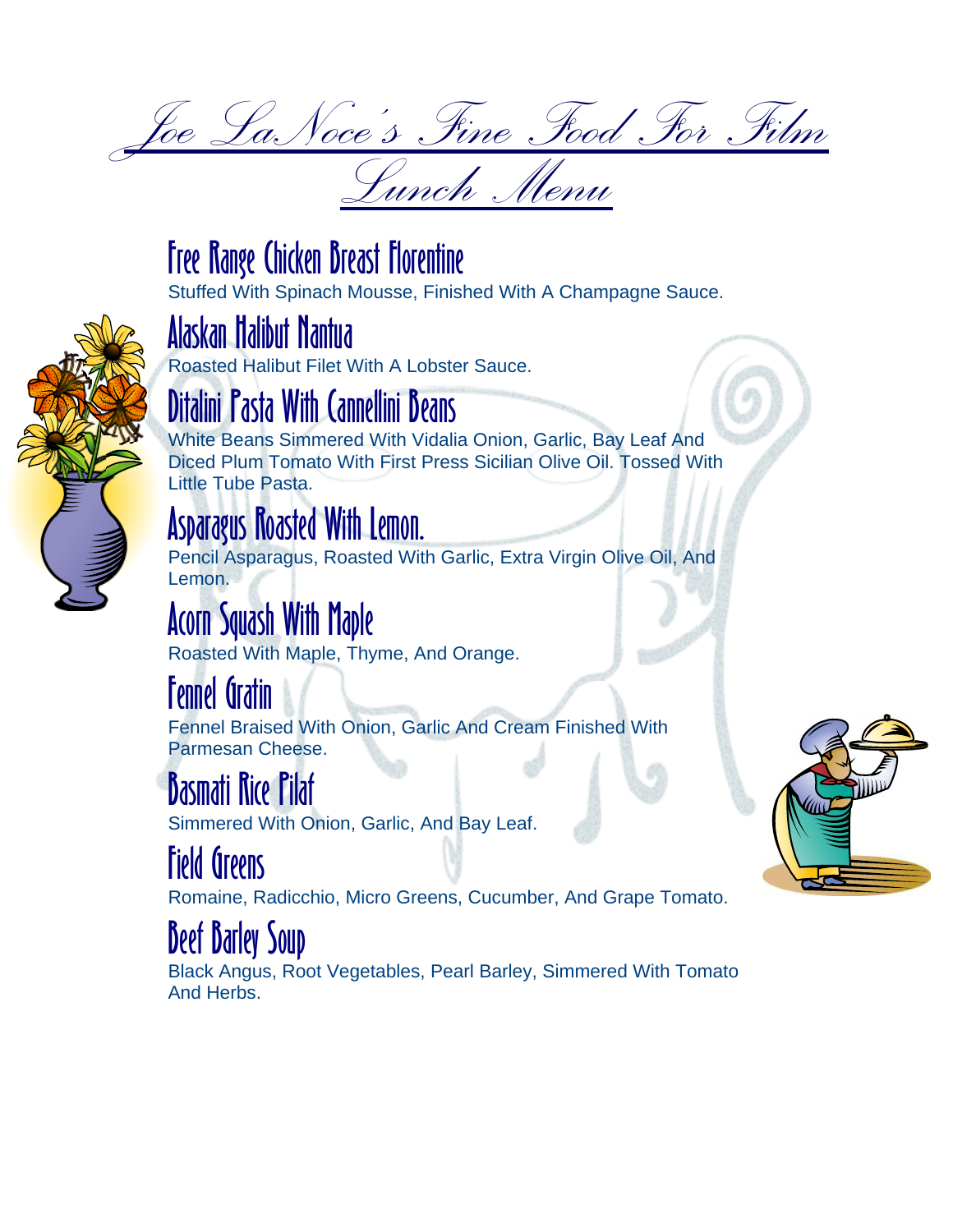Joe LaNoce's Fine Food For Film Lunch Menu

### Pork Tenderloin With Rosemary, And Pineapple Chutney

Roasted Tenderloin, Seasoned With Rosemary And Spice And Accompanied By House Made Pineapple Chutney, Finished With A Natural Stock Reduction.



#### Seafood Newburg

Shrimp, Scallops, Lobster, And Tuna, Simmered With A Sherry Wine, Tomato, Garlic Cream Sauce.

#### Rigatoni Pasta With Gorgonzola Spinach Cream.

Shallots, Garlic, White Wine, Baby Spinach, Fresh Basil, Cream And Gorgonzola Cheese.

## Roasted Wild Mushrooms

Cremini, Oyster, Shitake Mushrooms Roasted With Extra Virgin Oil, Garlic, And Seasoned With White Balsamic Vinegar.

#### kiigiil Dauash.

Roasted With, Orange Honey And Spice.

#### Carrots Vichy

Slow Roasted With Brown Sugar, Butter And Parsley.

#### Farro Pilaf

Simmered With Garlic, Shallots And Fresh Basil.

### Roasted Lamb With Barley Soup

Root Vegetables, Roasted Garlic, Lamb, Tomato And Herbs Simmered With Fresh Thyme.

#### Field Greens

Romaine, Radicchio, Micro Greens, Cucumber, And Grape Tomato.

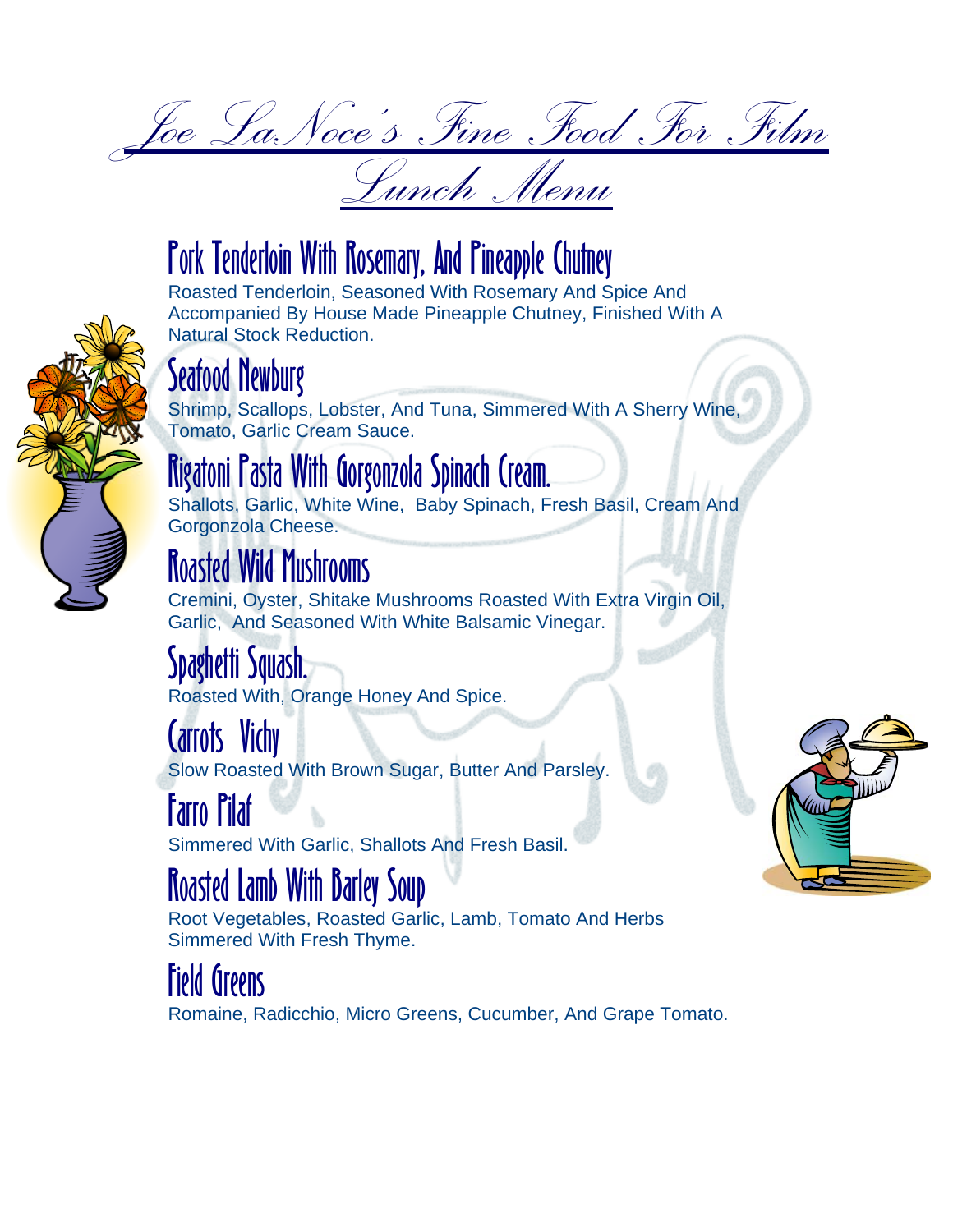Joe LaNoce's Fine Food For Film Lunch Menu

#### Black Angus Meat Loaf

Seasoned With Onion, Garlic, Fresh Parsley And French Bread, With A Tomato Glaze And Old Fashioned Gravy.

# Filet Of Sole With Seafood Stuffing.

Atlantic Sole Stuffed With Cod, Salmon, Shrimp, And Crab meat. Roasted With Lemon, Butter And Hungarian Paprika.



#### Farfalle With Roasted Fennel And Tomato Cream

Roasted Fennel, Beef Steak Tomato, Garlic And Parmesan Cheese Finished With Cream.

# **Ratatouille**

Pan Roasted Eggplant, Yellow Squash, Zucchine, Tomato, Onion, Garlic And Fresh Thyme Simmered With White Wine.Over Brown Rice

#### Peas And Carrots

Simmered With Butter, Sea Salt And Pepper

# Mashed Potato With Butternut Squash.

Idaho Potato, And Butternut Squash With Basil And Cream.

# Pasta Fagioli.

Tube Shaped Pasta Tossed With Root Vegetables, White Cannellini Beans, And Tomato With Extra Virgin Olive Oil And Garlic.

# Field Greens

Romaine, Radicchio, Micro Greens, Cucumber, And Grape Tomato.

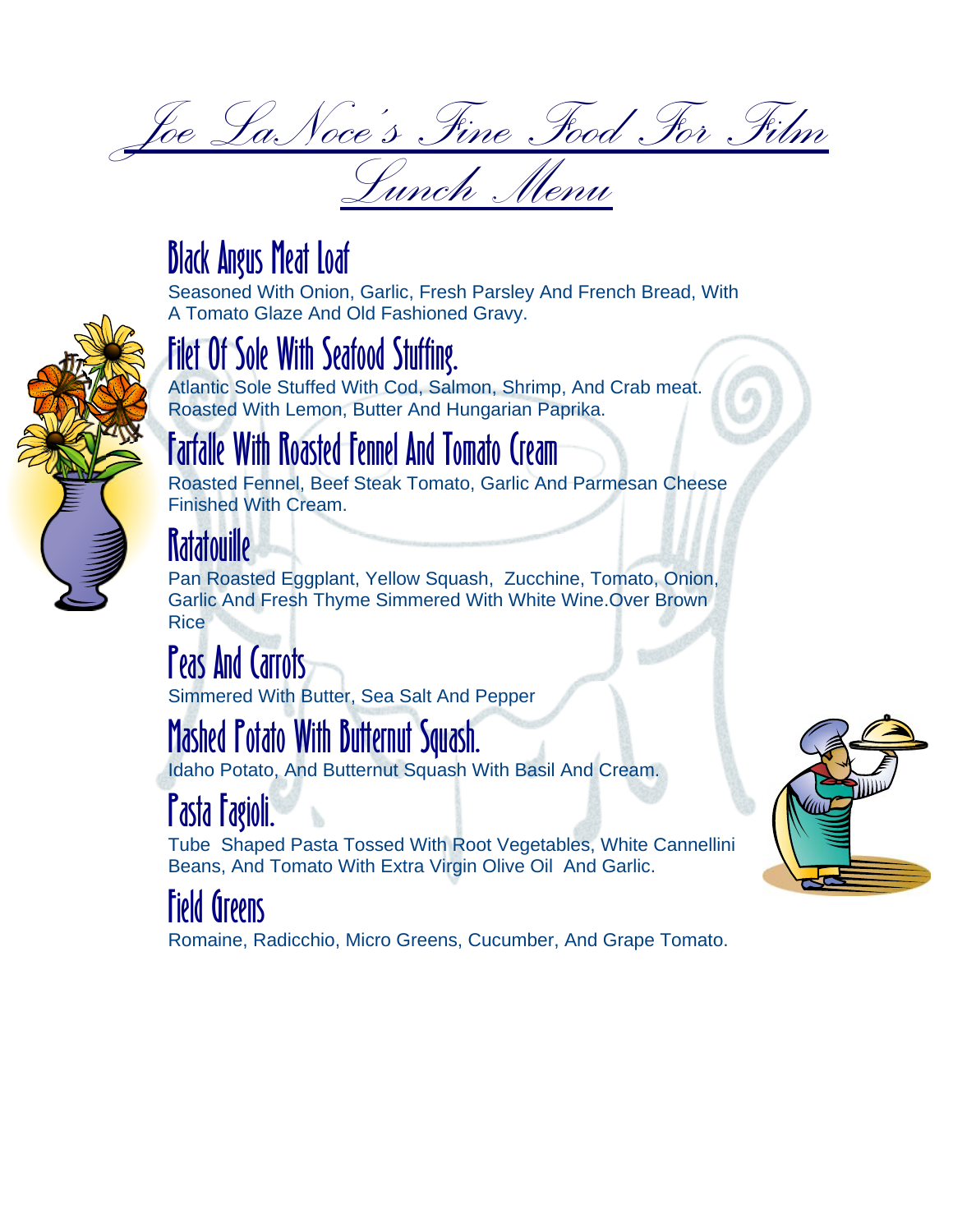Joe LaNoce's Fine Food For Film Lunch Menu

#### Lamb Stew ( Idaho Grass Fed)

Classical Lamb Stew With Carrots, Celery, Onions In A Natural Stock Reduction. Over Rice.



# Sea Food Pot Pie

Shrimp, Scallops, Cod, Monk Fish, Simmered With A Volute With A Touch Of Cream With A Savory Crust.

#### Orecchiette Pasta With Venison Bolognese.

Venison, Carrot, Celery, Onion, Mushrooms, Garlic, Tomato And Fresh Herbs Simmered With Red Wine And Tomato.

# Broccoli

With Garlic, Extra Virgin Olive Oil, And Seasoned Bread Crumbs.

### Butter Nut Squash.

With Maple,Sage And Orange.

#### Cauliflower With Caraway.

Roasted With Extra Virgin Olive Oil, And Toasted Caraway.

## Brown Rice Pilaf With Saffron And White Truffle Oil.

Simmered With Tomato, Spanish Saffron And Truffle Oil.

## Field Greens

Romaine, Radicchio, Micro Greens, Cucumber, And Grape Tomato.

#### Corn Chowder

Celery, Onion, Corn And Potato With A Touch Of Cream.